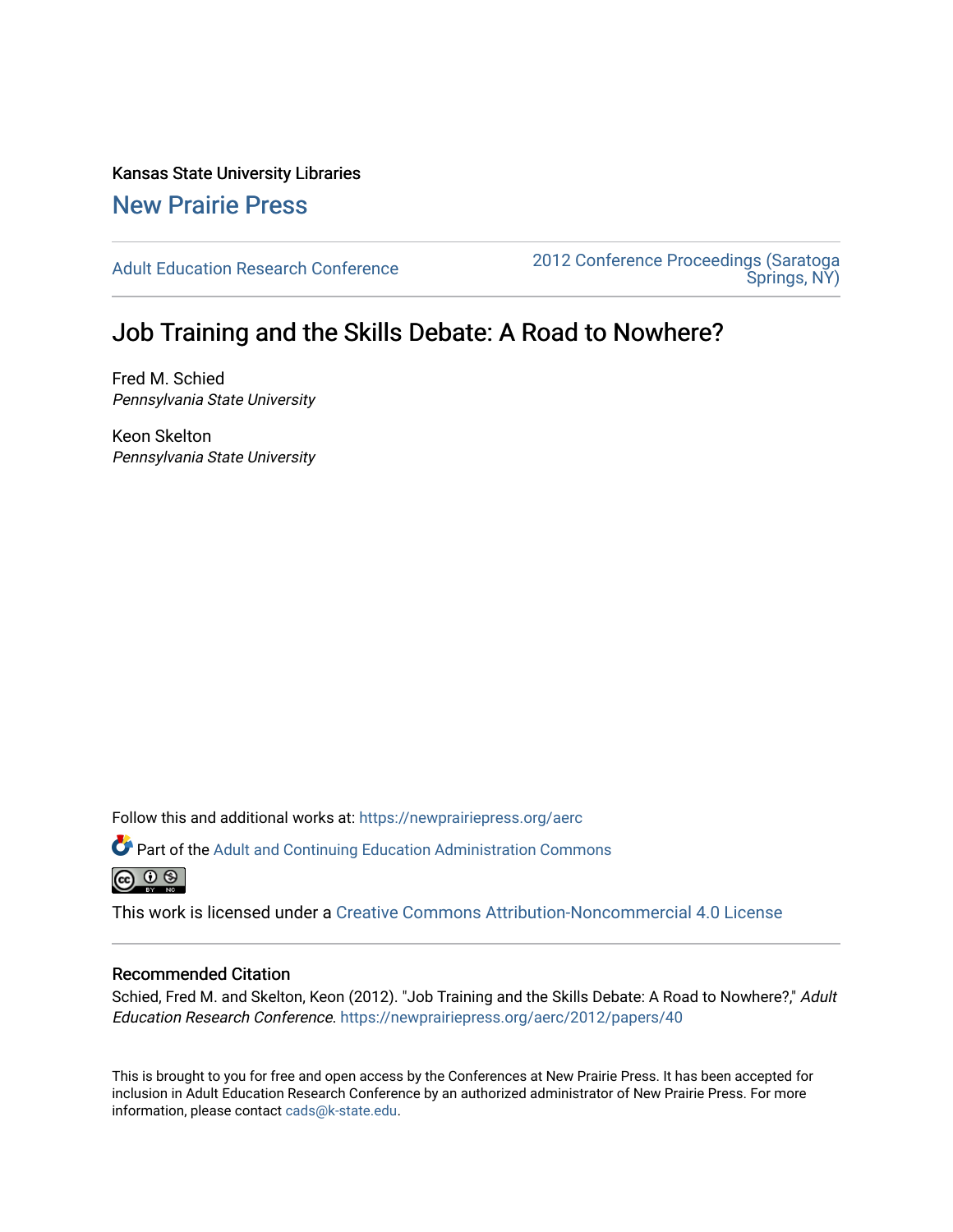# Fred M. Schied Keon Skelton Pennsylvania State University

Abstract Training programs have been largely unsuccessful in providing jobs for the unemployed or those employed in low-level jobs. Yet public support for these programs has remained high. This seeming contradiction is explored by reviewing evidence suggesting that what has been created are not policies to train people for jobs, but a thriving "training industry" that only marginally assists individuals in finding employment or in developing skills that allow for career advancement

#### The economy and the skills gap

In order to understand the role training plays, it is first necessary to briefly review the reasons for this so-called skills gap. Globally, the United States ranking on a scale of inequality is troubling. The Central Intelligence Agency's World Factbook (2009) notes that the United States ranks 91 (out of 136 countries) on the equality scale, leading many to wonder if the so-called "American Dream" of achieving economic stability has died. The question of what happened and what or who was responsible for this steep decline has occupied the popular press and conservative commentators since before the Great Recession of 2008. According to these commentators, one of the major causes is that American workers are deficient in the skills required to meet the demands of the new global economy.

Reinforcing the idea that there is a skill gap popular media have reported that there are more than 3 million jobs (a few put the figure at 5 million) that cannot be filled because there are not enough skilled workers to fill them. Manyika et al. (2011) states: "There's a tremendous mismatch in the jobs market right now, it runs across skill set, gender, class and geography." The study found that nearly two-thirds of business executives say they routinely have difficulty filling certain positions. The top reason they cite is lack of specific qualifications or experience. This skills/experience mismatch is a potentially an even bigger problem in the future. Although half of the companies in the report stated that they would expand employment in 2011, 40% say they have also had positions open for six months or more because they cannot find the right candidates. The reason for these sobering statistics are, according to some, is that the globalized economic reality and a lack of certain skills required in this new reality have lead to these discouraging developments. Some have also blamed the high unemployment rate, at least partially, on an overly dependent work force. Extending jobless benefits to 99 weeks, an article in the Wall Street Journal argues, gives the unemployed less incentive to search out new work (Barro, 2010). There is no evidence that extending jobless benefits result in less incentive to seek work.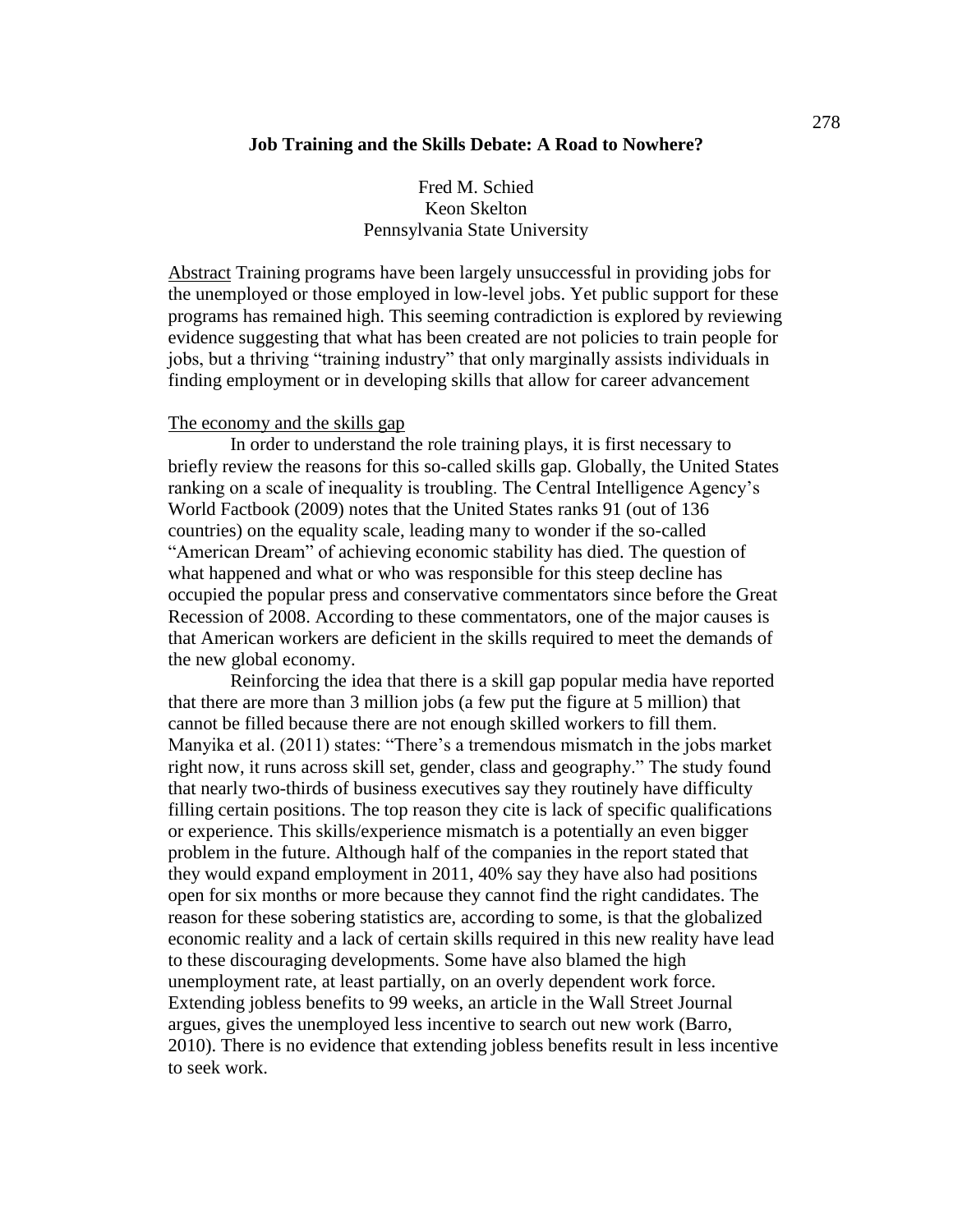One of the most prominent proponents for this view has been Anthony J. Carnevale. For over twenty years, Carnevale has held prominent government, business, and academic positions dealing with workforce development and education. Carnevale summaries the consequences of the "new economy" this way (p 3) as the structure of the U.S. economy has shifted from an industrial economy to a postindustrial service economy, new skill requirements have emerged. In general, the demand for specific academic and vocational skills has been augmented with a growing need for general skills, including learning, reasoning, communicating, general problem-solving skills and behavioral skills (p.3). This discourse is a troubling one, but the question remains: Is there evidence that supports the notion of a skills deficiency? In order to understand the current debate over skills, it is necessary to place the debate in context. The entire debate over workers' skills has a curious history. Handel (2003,2004) in the most thorough analysis of the skills debate points out that in the 1970s scholars claimed that the American labor force was overeducated relative to labor market needs. From this perspective, American workers faced a difficult future in which their rising educational levels coupled with the desire for meaningful work had outstripped the jobs available. By the 1980s the skills glut had become the skills deficit. Prominent scholars such as Daniel Bell (1976) and William Julius Wilson (1987), among others, argued that the same labor market changes were contributing to the problems of the underclass, as skills of minority workers lagged behind rising employer requirements. They argued that this skills mismatch would only grow worse as the pace of globalization increased. An increased demand for literacy and technical expertise would lead to the demand for workers with higher levels of education, greater flexibility and more receptive to change. The best known and probably most overblown account was the 1983 National Commission on Excellence in Education report, which declared in its most famous statement: "Our nation is at risk.... If an unfriendly power had imposed on America the mediocre education that exists today, we might well have viewed it as an act of war." Though not accepted by many labor economists, the skills deficit argument became the battle cry for educational reformers, leading to the call for lifelong learning in the 1990s (U. S. National Commission on Excellence in Education, 1983 p. 1). The problem with the skills deficiency argument has always been in the specifics. Namely, who lacks what skills? At various times, those cited as lacking in work skills included individuals educated since the 1960s, those unwilling to follow directions, young workers, older workers, minorities, job-seekers with high school education or less, and collegeeducated without a technical background. The range of skills identified as deficient is similarly vague and wide. They include inadequate reading, writing and math skills, reasoning skills, undefined "problem solving" skills, computer skills, soft skills such as interpersonal skills and teamwork, work related attitudes, poor worker demeanor, and so on. Many of these, of course, are attributes rather than skills with very little empirical research to support such claims. Employers do complain about the difficulty of meeting their labor needs with the workforce available to them, but it is not clear if the concerns are more with workers'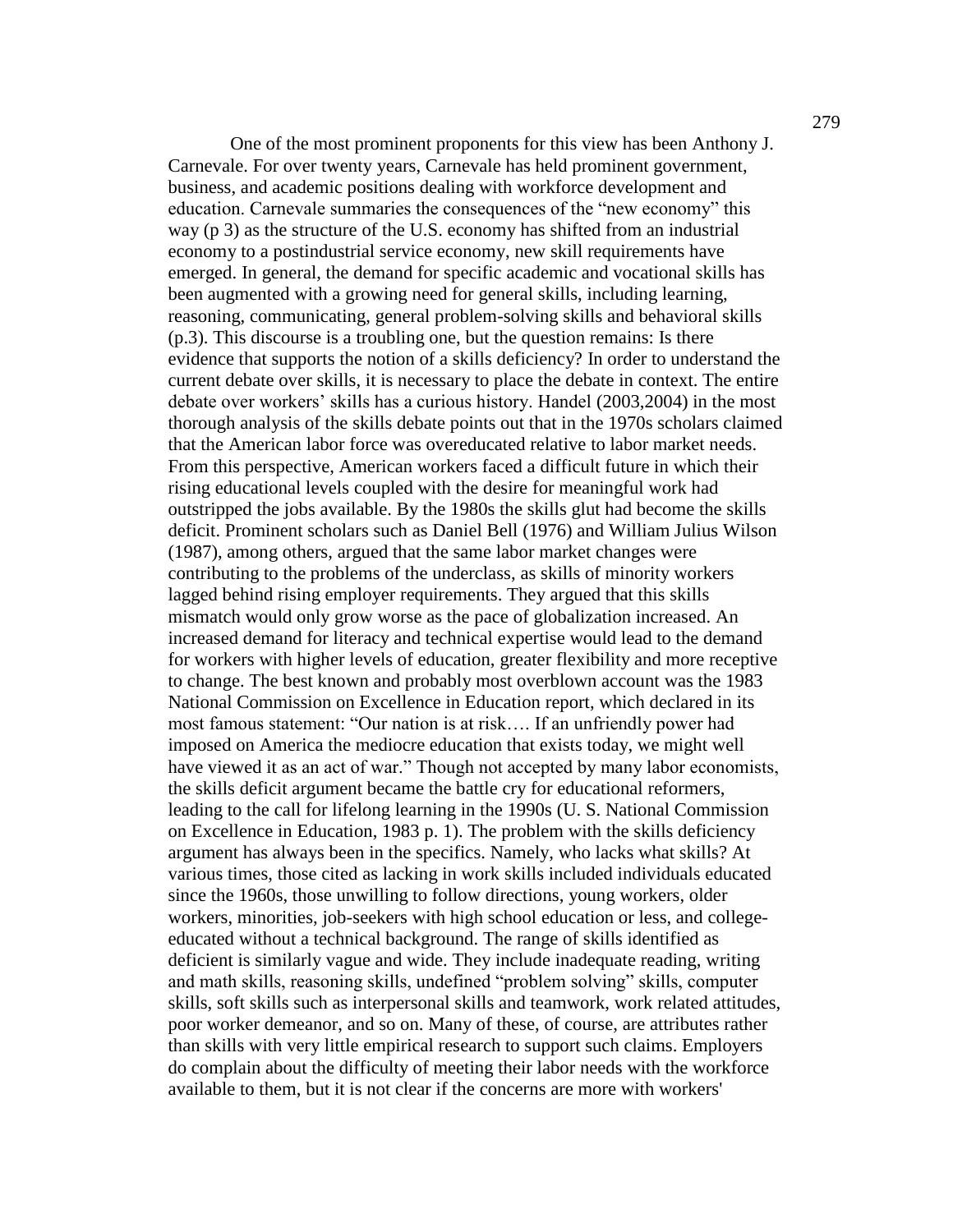attitudes than cognitive skills and whether the complaints apply to many groups beyond young workers, for whom many of the problems may be transitory. There is no historical data against which to benchmark the current levels of expressed dissatisfaction.

What then is the real status of the skills of the American workforce? In his exhaustive review of the literature, Handell (2004) arrives at this conclusion ―…it appears that the skills workers can develop and for which they are rewarded are partly a function of the jobs employers offer, and that the intrinsic capacities of individuals do not operate as a hard constraint."  $(p.23)$  In other words, the problem is not so much the capacity of the workforce, as it is a lack of opportunity to demonstrate and learn new skills.

There is ample recent evidence that shows that that there is no skill shortage. There is substantial evidence that there is instead a job shortage. For example, Boston Federal Reserve President, Eric Rosengren (2010) provides data that demonstrates that the net per cent of small businesses planning an increase in hiring has dropped from a pre-recession high of about 20% in 2000 to 0% in 2010. The 0% is actually an improvement over the -5% decrease in 2009. Moreover, the percentage of one or more hard to fill jobs among small businesses has declined from more than 30% in 2001 to less than 10% in 2010. In other words, small businesses aren't planning to increase hiring and, contrary to much of the popular press, there are relatively few high skilled jobs available Rosengren shows that the structural job change in virtually all industries has declined dramatically, a process that began well before the Great Recession. Rosengard concludes:

….., in this recession there has been a peak to trough loss of employment of 5 percent or greater in construction, manufacturing, retail trade, wholesale trade, transportation, information technology, financial activities, and professional and business services. To me, this does not suggest that the driver is structural change in the economy increasing job mismatches – although no doubt some of that exists – but instead I see here a widespread decline in demand across most industries…..given this far-reaching decline in labor demand, job vacancies are remarkably low (p. 4, italics added).

Even in those job sectors where a widespread skill shortage is an unquestioned, there is little or no evidence to support the notion of a skill shortage. Over the last few years there has been a widespread believe that there is shortage of Information Technology (IT) workers. Newspapers and business executives have bemoaned this crisis for years. As early as 2007 one report stated: "(t)his is a massive and devastating skills shortage, and it is coming when there is a surge in the number of projects that are required from IT." Wadhwa, a professor in Duke University's Master of Engineering Management Program disagrees. He states. "This whole concept of shortages is bogus, it shows a lack of understanding of the labor pool in the USA (cited in Sears,  $2010$  p. 2)." In numerous studies, Wadhwa and his students' findings have so far shown no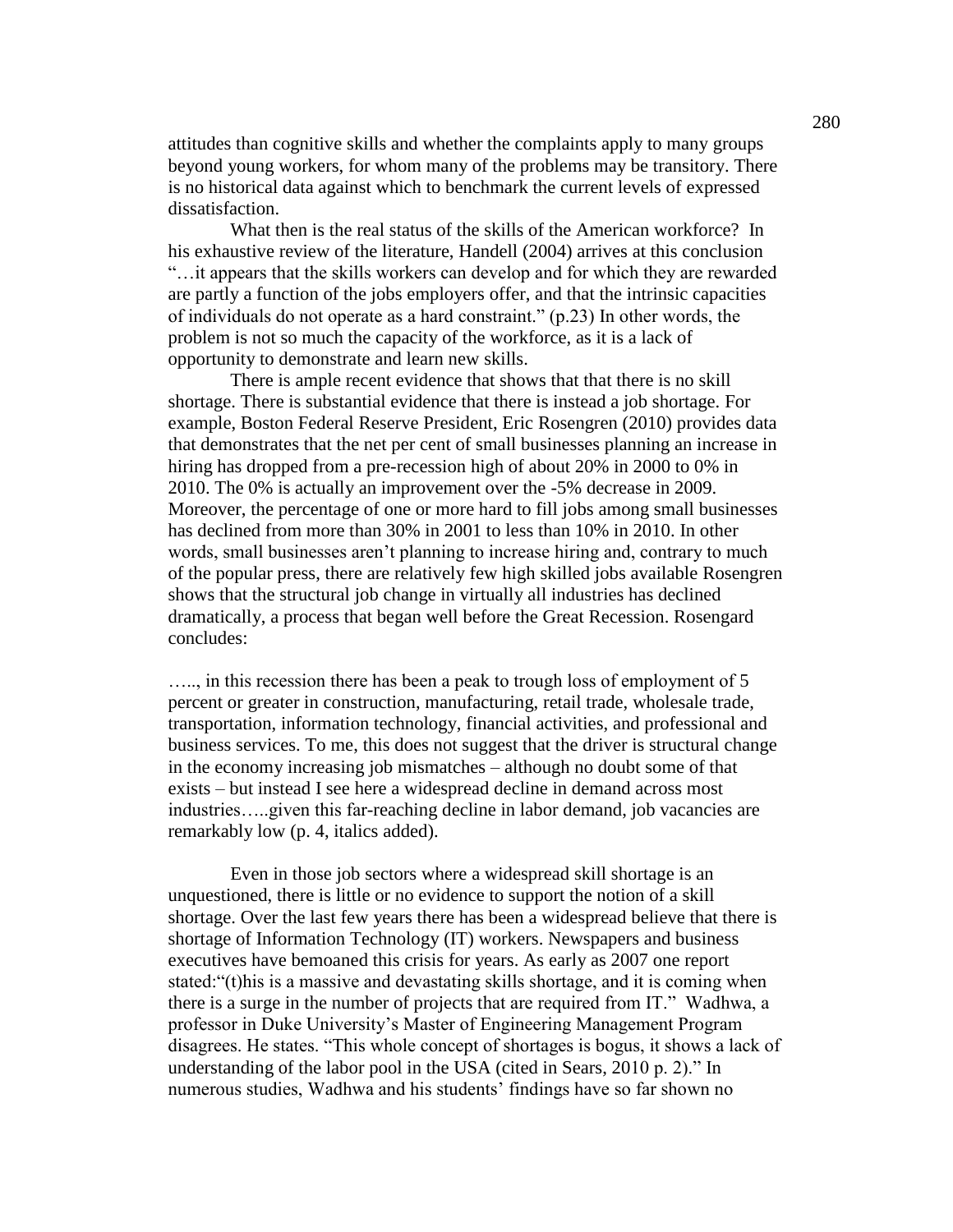indication of skills shortage. Wadhwa's studies are not the only studies that question the notion of an IT job shortage. In fact, the evidence arguing against an IT job shortage is overwhelming. In testimony before the United States Congress, Dr. Michael Teitelbaum, vice president of the Alfred P. Sloan Foundation stated: ‖…No one who has come to the question with an open mind has been able to find any objective data suggesting general 'shortages' of scientists and engineers…. The RAND Corporation has conducted several studies of this subject; its conclusions go further than my summary above, saying that not only could they not find any evidence of shortages, but that instead the evidence is more suggestive of surpluses." Titelbaum, 2007, p. 3)

In short, there is no evidence to suggest that American workers are skill deficient. On the contrary, the reason for unemployment is structural: There simply are not enough jobs to go around. The problem now turns to training programs. Are training programs part of the solution or part of the problem?

## The Training Industry: Complicit in the Pretense?

In the United States, we, as adult educators, lifelong learning educators, or Human Resource Developers like to think we are engaging in an apolitical process of helping people learn so that they can improve their skills and eventually get better jobs. But is that really the case? By carefully analyzing a large number of empirical studies, Gordon Lafer (2004) shows that job training programs for the unemployed have failed. Lafer argues that since then President Reagan's passage of the Job Training Partnership Act in 1982, the emphasis of, government funding changed from job creation to job training. The result has been in effect, the creation of a welfare program, rather than a jobs program. Job training programs have been popular in that they create the impression that steps are being taken to deal with the loss of jobs. Job training programs substitute for welfare in a time when state cutbacks in services, programs, and unemployment insurance are causing severe problems for the unemployed. Politicians can argue that they are actively providing assistance, without creating a dependency on the state.

Even more troubling is Lafer's contention that federal, state and private monies have created a "training industry." A large amount of training monies goes to various education and training organizations, including universities, education training consults, and individual trainers. Nowhere is this better illustrated than in Ariel Ducey's (2009) book Never Good Enough: Health Care Workers and False Promise of Training. Ducey tries to trace the \$1.3 billion dollars spent on retraining Health Care workers in New York City from 1996- 2002. Tries because it is remarkable to what the degree it is impossible to find what, exactly, much of this money were spent on. Nevertheless, she carefully traces the expenditures, most of which were given out as grants to various agencies and organizations. Initially, over 180 million dollars was given to hospitals for retraining their staff to meet the "new market" conditions facing the hospitals. The hospitals largely spent this money on hiring vendors, including universities, consults, curriculum specialists, trainers and various educational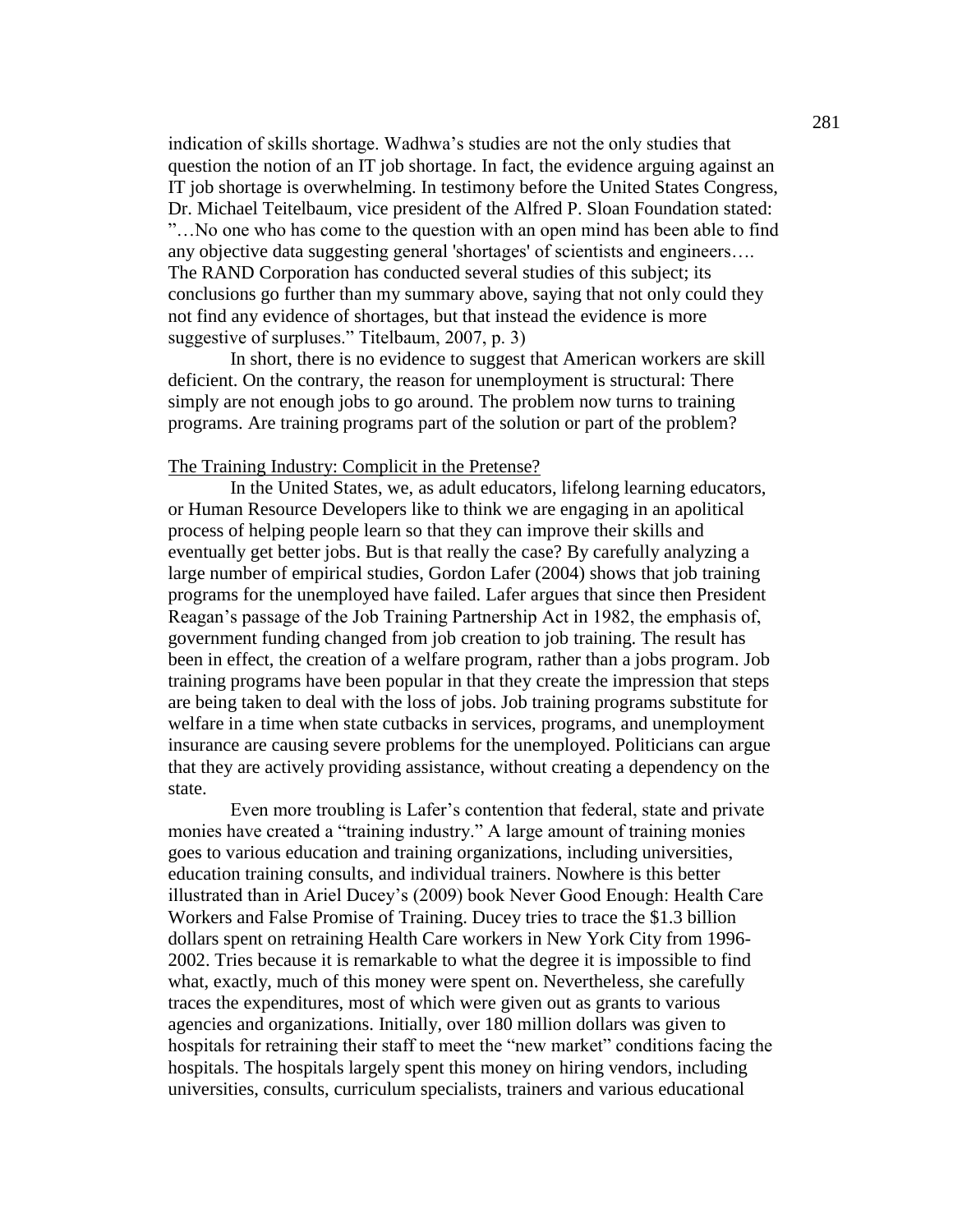consulting firms to provide training using a "multiskilled" approach. The idea was that in the new market conditions, hospital employees needed to accomplish a variety of job assignments. For example, nursing assistants were now to be become "patient care technicians" in which they were trained to become "multiskilled." They were trained to perform EKGs and draw blood in addition to their other duties – with no increase in wages. In the "new economic reality" this was necessary in order to remain competitive. Subsequent grants continued this type of training. The largest amount of training monies went to "soft skill" training" such as customer service, team building, communications skills and so on. Ducey argues that the purpose behind this training was to adjust workers to cost cutting measures undertaking by the hospitals. Training that increased the workload of employees and, through a constant barrage of information on the "new economy" and the subsequent push to focus on such topics as motivation, goal setting and teamwork were really about developing better attitudes (see Carnevale above). These really aren't skills; they are an attempt to inculcate attitudes and values in time of economic crises. They also, as Ducey shows, did not result in better jobs and higher wages for the workers.

One of the biggest beneficiaries of the training fund was colleges and universities. The City University of New York (CUNY) enrolled nearly 24,000 students (p.79) in contract courses from CUNY in 2003. Many of these were noncredit courses and resulted in created of numerous outreach programs at local colleges to serve this population. The result was a great deal of income for the colleges, the hiring of staff and instructors, curriculum development specialists and so on. At the same time, other educational consulting firms were contracted, often in conjunction with universities, to provide training and curriculum development for health care employees. The training monies created a training industry that was to employee thousands of people. Whether the training provided better jobs or higher skilled workforce is less clear. However, as Ducey notes the impact of training on health care workers was minimal. Only a very few received better jobs. The training was, concludes Ducey, a way to increase the workload of employees under the name of "multiskilling" while developing attitudes that met the needs of the organization. Numerous studies have concurred with Ducey's analysis, albeit not with Ducey's thoroughness.

The Trade Adjustment Assistance (TAA), a government-funded program to provide job training to workers displaced because of their jobs moving out of the country, is also more of welfare program for workers, as well as providing significant amount of monies to educational institutions. In a recent study examining the TAA program Karns (2012) found that Department of Labor reported that 227,882 workers were supported by TAA at a cost of \$975,000,000. Of those supported approximately 50,000 completed the program. However, only 47% of those graduated held jobs after one year –at wages significantly less than they earned before being laid off. This from a program whose goal was to provide training in employable skills. Where did TAA monies go? Karns (2012) study of a technical school serving twenty-two TAA students from 2009-2011 provides a clue. The total amount spent by TAA at this school was \$674,495. Due to this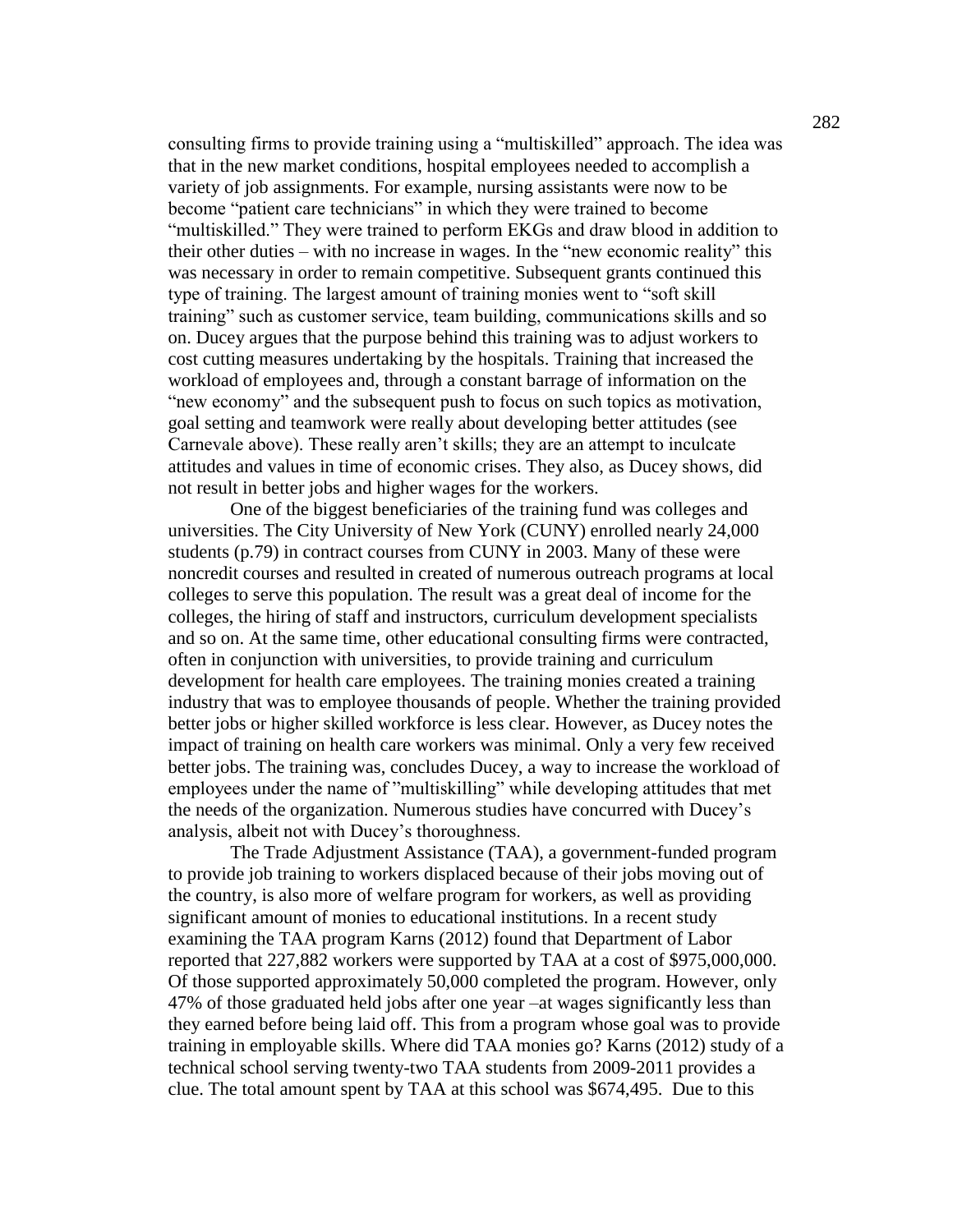income the school was able to hire more staff and generate more tuition money. Yet, following the trends it can be expected only ten or so will have a job, at significantly lower earnings, one year after completing the program. One participant noted that many graduates seem to working at places such as Home Depot. Rather than retraining, what TAA provided is a short term welfare two years) for some displaced workers.

### What can we do?

The first is to rethink the notion of workplace learning. If change is to occur, we think that learning must be connected to social movements. One example is the Justice for Janitors campaign in the United States and Canada. The campaign, developed by the Service Employees International Union, (SEIU) and active in over thirty American and Canadian cites, created a "bottom up" campaign in which low paid, overworked janitors sought better wages, better health care and increased opportunity for full time employment. Janitors had to learn about contracts, laws, rights, as well as developing organizational skills. A central tenet of the "bottom-up" approach meant that janitors had develop close relations with their community as the campaign could only succeed with the support of churches, small business owners, ethnic clubs, and local community organizations. These contracts have helped to increase wages as well as health benefits for janitors. There are numerous projects such as this throughout the country. Several questions have been raised about such projects: 1) Doesn't this politicize education and lifelong learning? Isn't our task to provide training to help people without getting involved in politics? 2) This is an example of engaging in social change, what it has to do with learning. The first question can be easily answered. Workplace education is, as I have tried to show in this paper, already political. The question really is how an educator can be political in a way that it is ethical and helps people. A campaign such as Justice for Janitors (and many similar programs) is concerned with improved wages, better working conditions, and the development of new skills. That is exactly what traditional workplace learning seeks to achieve. The second question can also be easily addressed. There is a great deal of evidence that the best, most profound learning occurs in social movements. There is also evidence that people at all levels of society are actively engaged in informal earning. Livingston, in a large-scale study in Canada found that people skills that go beyond what skills they are asked to use in the workplace. The problem as Livingstone notes is not underskilled workers, but employers not recognizing the skills workers already have.